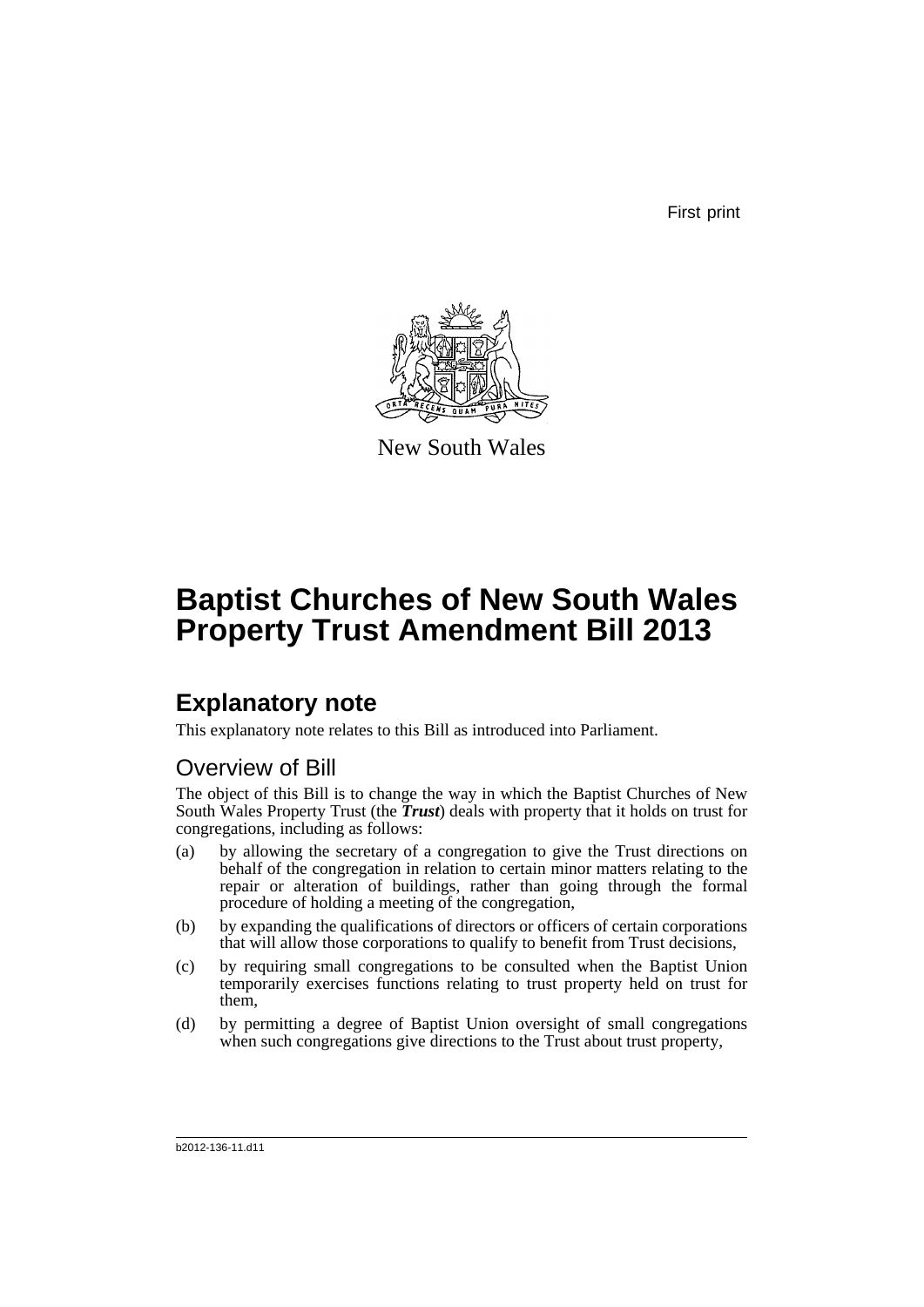Explanatory note

(e) by requiring that when a congregation votes to give a direction to the Trust, as well as the current requirement that at least a  $75\%$  majority vote in favour of the direction, at least  $10$  persons must vote in favour of it.

## Outline of provisions

**Clause 1** sets out the name (also called the short title) of the proposed Act.

**Clause 2** provides for the commencement of the proposed Act on the date of assent to the proposed Act.

### **Schedule 1 Amendment of Baptist Churches of New South Wales Property Trust Act 1984 No 4**

### **Qualifications of directors and officers of corporations that can benefit from dealings with trust property**

**Schedule 1 [5]** replaces a provision which currently requires that directors or officers of a corporation that benefits from the use of trust property as security for a loan must be members of the congregation for which the Trust holds the property on trust. The amendment provides that any "qualifying corporation" may benefit from the loan. *Qualifying corporation* is defined by the amendment made by **Schedule 1 [8]** so as to include corporations whose directors or officers are not members of the congregation that gives the direction but are members of another congregation affiliated with the Baptist Union or are committed evangelicals.

**Schedule 1 [6]** replaces a provision which limits the corporations that can benefit from the Trust investing in or dealing with trust property that is not land, so as to extend it to "qualifying corporations". The effect of the amendment and the new definition will be to allow trust property that is not land to be invested, disposed of or otherwise dealt with for purposes that are for the benefit of a corporation that has directors or officers who are either members of the congregation giving the direction to the Trust to invest in or deal with property or who are not members of that congregation, but are members of another congregation affiliated with the Baptist Union or are committed evangelicals.

### **Directions on minor building matters can be given to Trust on behalf of a congregation**

**Schedule 1 [7]** simplifies the administrative arrangements involved in a congregation directing the Trust in relation to certain minor matters about the repair or alteration of church buildings, schools or manses on property held on trust for a congregation. The amendment provides that, in relation to those minor matters, the secretary of the relevant congregation can give a direction on behalf of the congregation without the need for the formal procedure of holding a meeting of the congregation.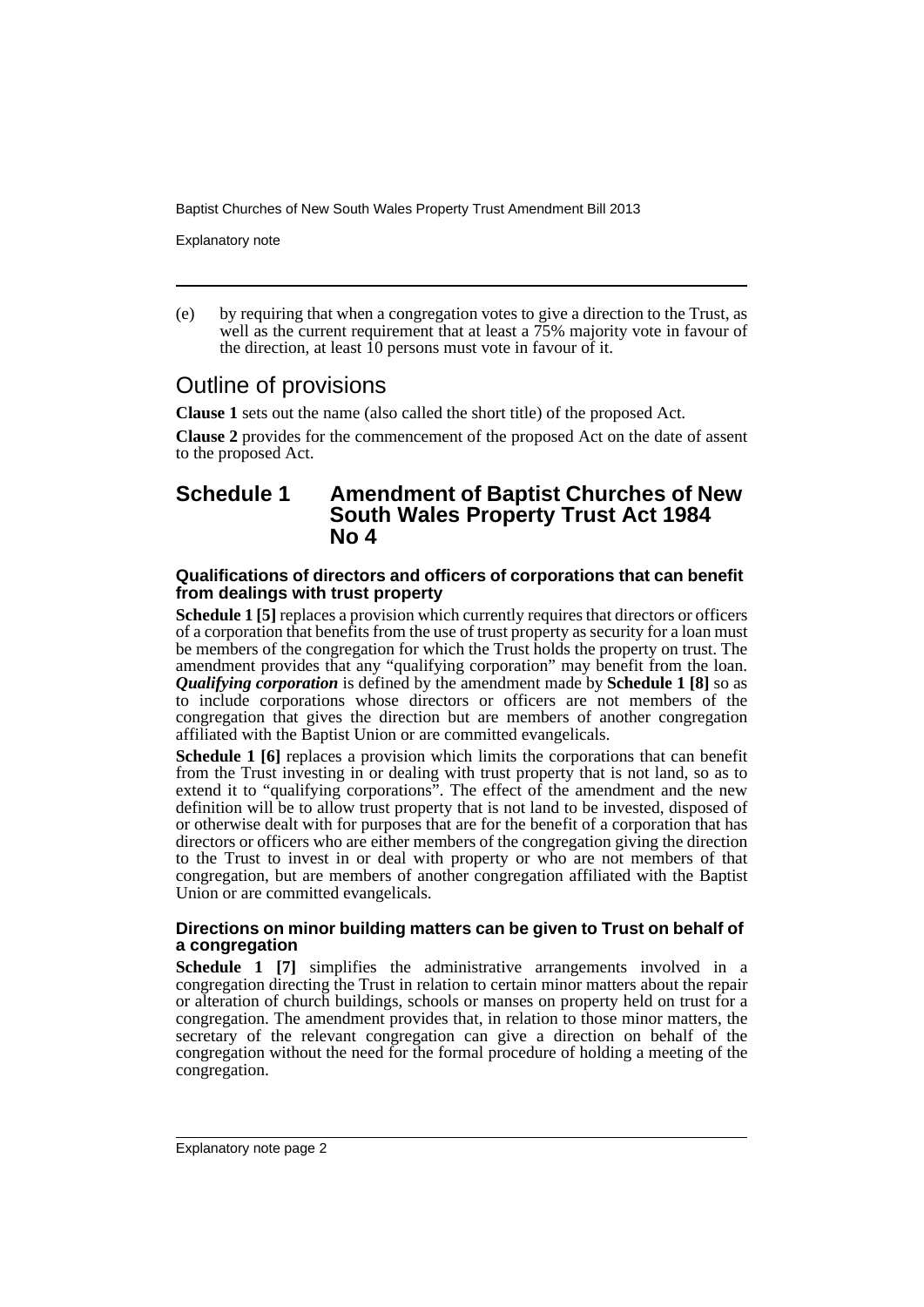Explanatory note

**Schedule 1 [9]** makes a consequential amendment to reflect the fact that some directions may be given on behalf of a congregation.

### **Baptist Union's dealings with trust property held for dissolved congregations or congregations with less than 10 members**

**Schedule 1 [11]** sets out the powers that the Baptist Union has if, while any trust property situated in a district is vested in the Trust, a congregation in the district is dissolved or consists of less than 10 members.

The proposed new section 29 restates, without any change in substance, what happens when the congregation is dissolved or dispersed.

However, proposed section 29AA includes an additional requirement that the Baptist Union, in exercising all of the functions with respect to trust property that the Act gives it when the remaining membership of a congregation falls below 10 members, must consult the congregation's members, if any remain, before giving any direction to the Trust concerning property held on trust for the congregation.

### **Directions of small congregations require Executive Committee consent**

**Schedule 1 [12]** provides that, where a congregation's membership is between 10 and 20 members, a resolution in favour of giving a direction to the Trust has effect only if the Executive Committee of the Baptist Union has consented to the direction being given.

### **Majority vote required at meeting for purpose of giving directions**

**Schedule 1 [13]** amends a provision about voting at meetings of congregations for the purposes of giving directions to the Trust. As well as requiring a majority of not less than 75% of the votes of members over 18 who are present, a vote will only be passed if it is passed by at least 10 persons.

### **Minor amendments**

**Schedule 1 [1], [3], [4] and [10]** clarify those provisions in which the term "church" is intended to refer to a church building and not a congregation.

**Schedule 1 [2]** inserts definitions of *deacon* and *secretary* of a congregation, so as to clarify that they include references to persons holding substantially similar positions, but with a different title. A definition of *district* is also inserted. (Section 35 (3) (b) of the Act provides for the Executive Committee of the Baptist Union to determine the boundaries of a district.)

**Schedule 1** [15] omits a provision that refers to a repealed provision about voting and **Schedule 1 [14]** omits a cross-reference to the provision being omitted.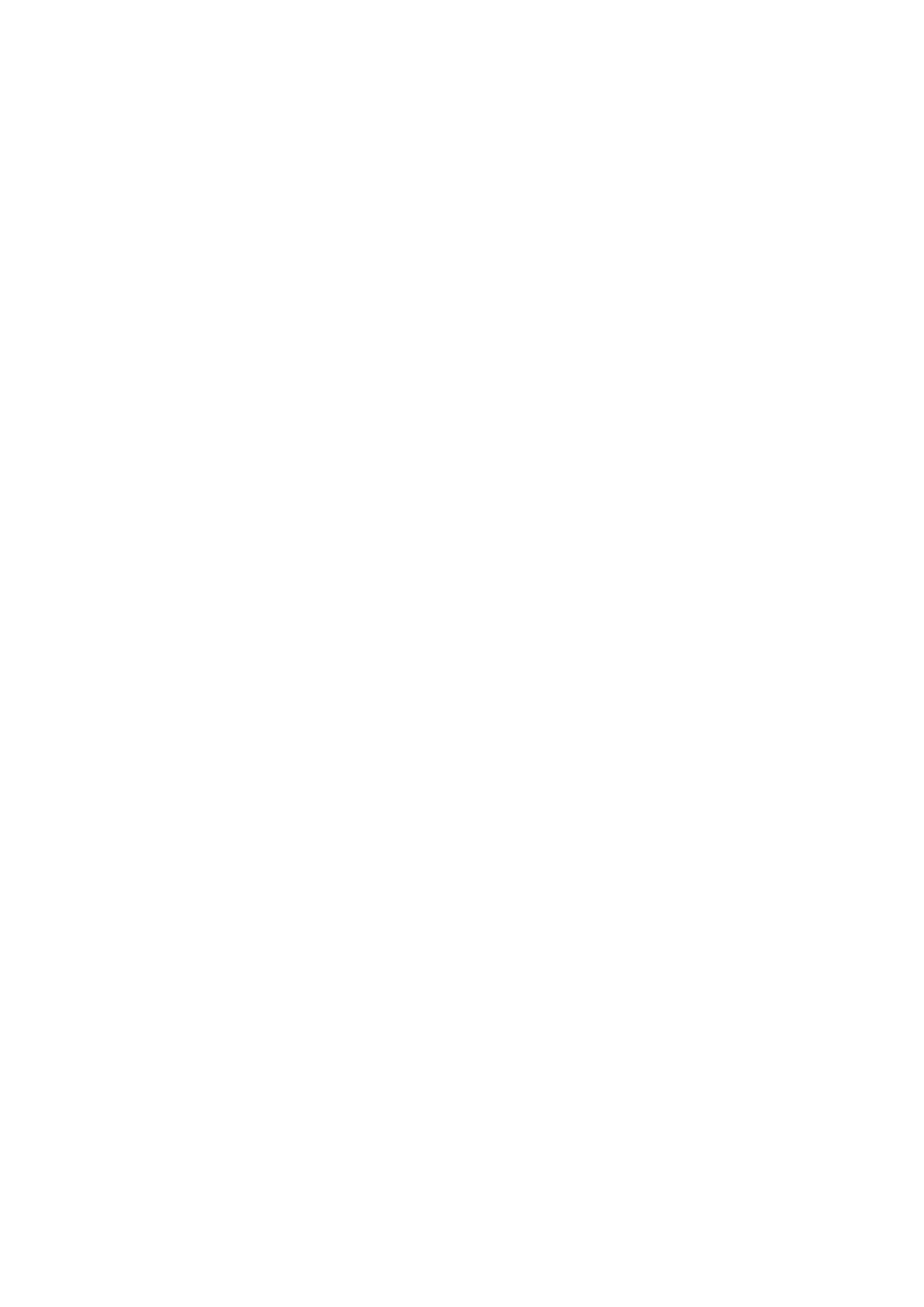First print



New South Wales

# **Baptist Churches of New South Wales Property Trust Amendment Bill 2013**

## **Contents**

|            |                                                  | Page |
|------------|--------------------------------------------------|------|
| 1.         | Name of Act                                      |      |
|            | 2 Commencement                                   | 2    |
| Schedule 1 | Amendment of Baptist Churches of New South Wales |      |
|            | Property Trust Act 1984 No 4                     | 3    |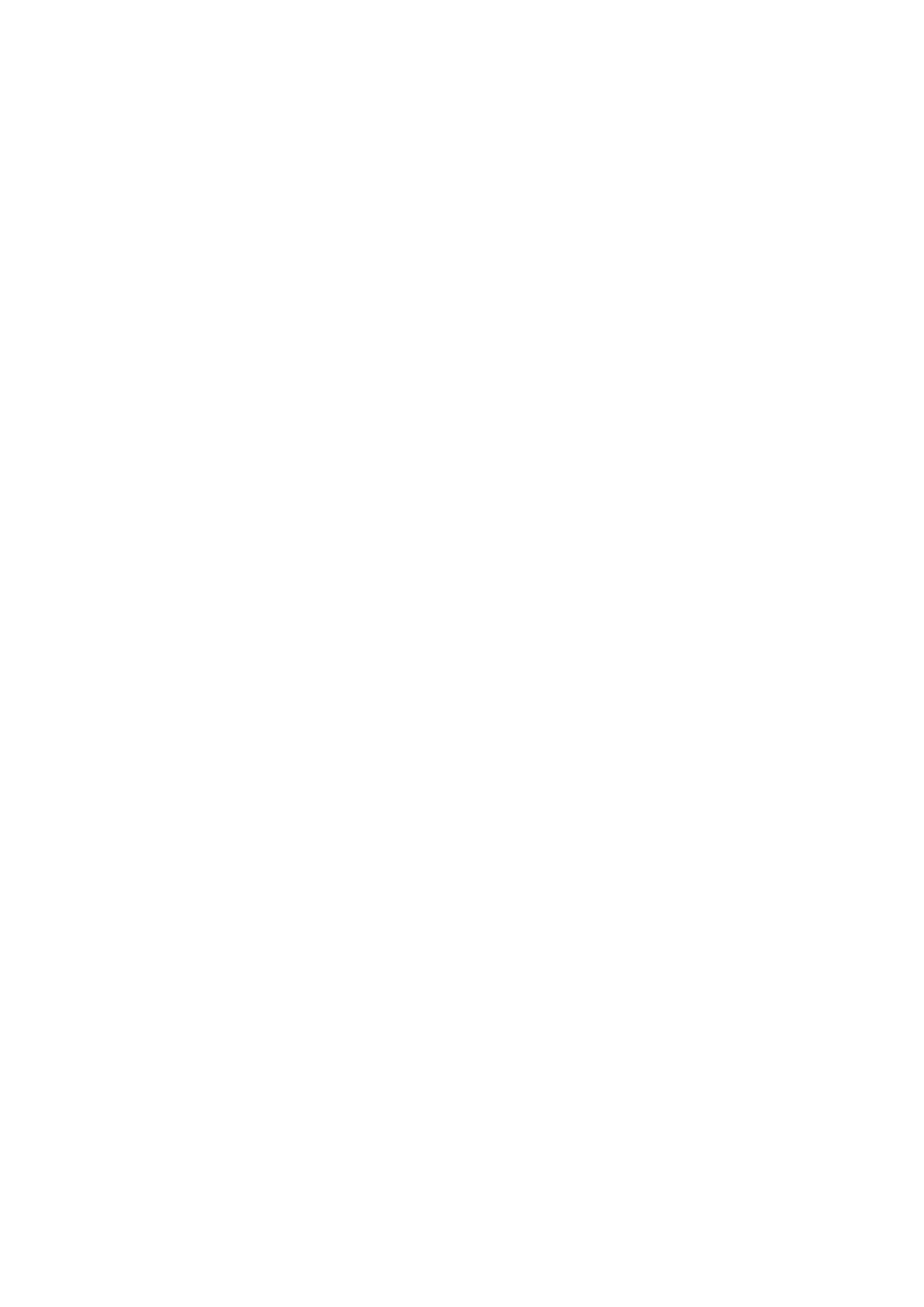

New South Wales

# **Baptist Churches of New South Wales Property Trust Amendment Bill 2013**

No , 2013

### **A Bill for**

An Act to amend the *Baptist Churches of New South Wales Property Trust Act 1984* to make further provision in relation to property held on trust for a congregation; and for other purposes.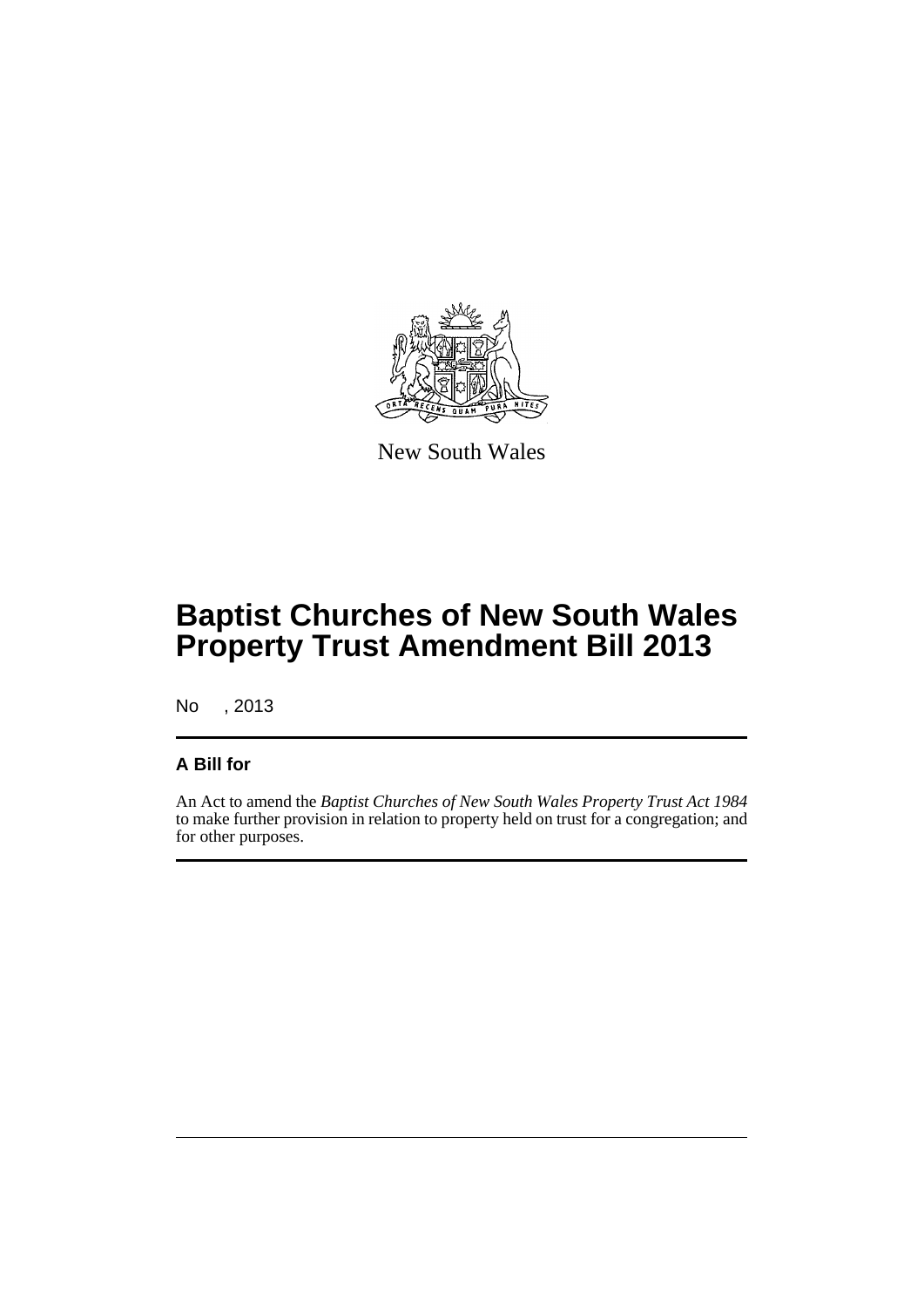<span id="page-7-1"></span><span id="page-7-0"></span>

| The Legislature of New South Wales enacts:                                                       |        |  |
|--------------------------------------------------------------------------------------------------|--------|--|
| Name of Act                                                                                      | 2      |  |
| This Act is the <i>Baptist Churches of New South Wales Property Trust</i><br>Amendment Act 2013. | 3<br>4 |  |
| <b>Commencement</b>                                                                              | 5      |  |
| This Act commences on the date of assent to this Act.                                            | 6      |  |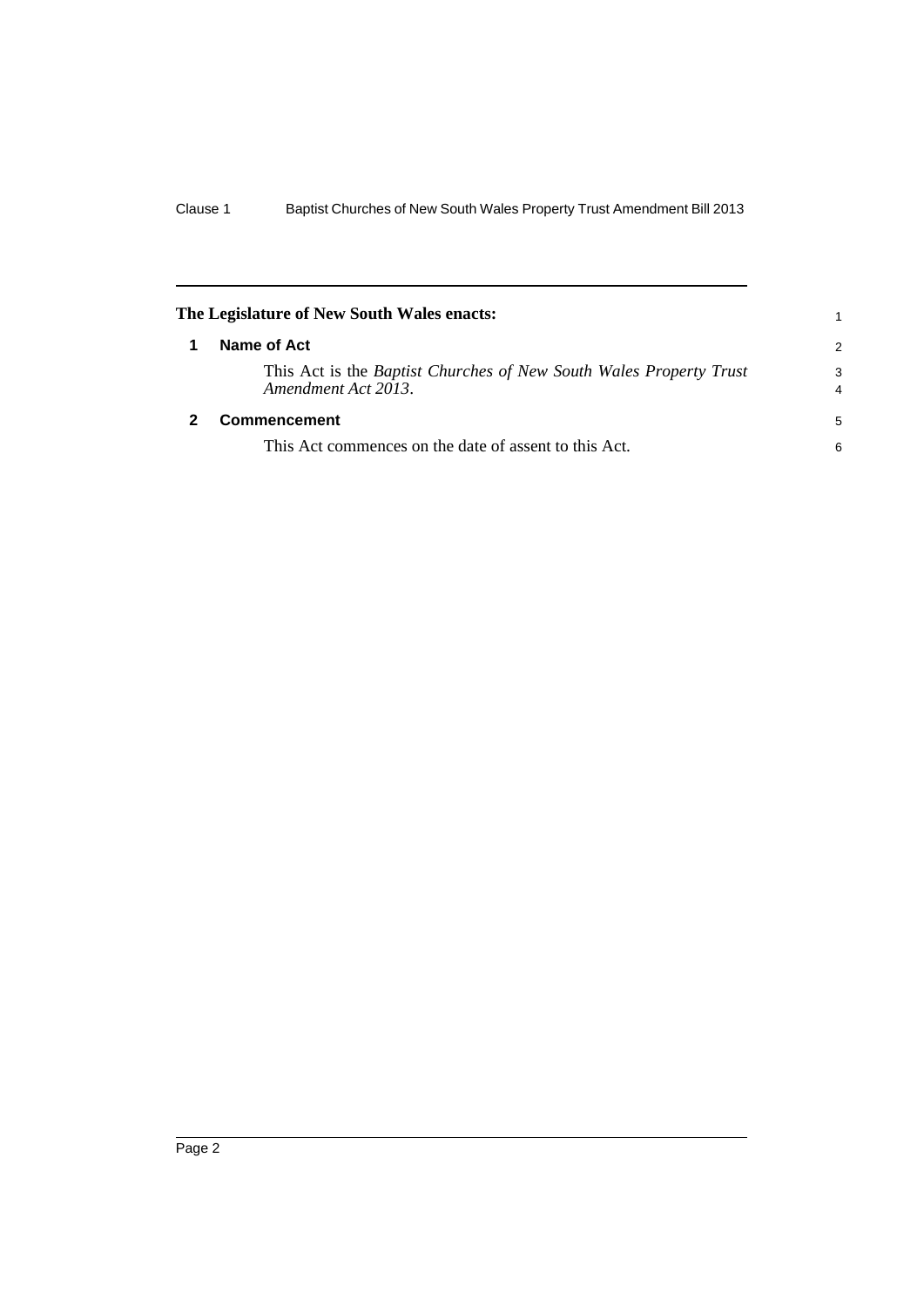Amendment of Baptist Churches of New South Wales Property Trust Act 1984 No 4 Schedule 1

## <span id="page-8-0"></span>**Schedule 1 Amendment of Baptist Churches of New South Wales Property Trust Act 1984 No 4**

|     | No 4                                                                                                                                                                                                                                                                                                                       | 3                                |
|-----|----------------------------------------------------------------------------------------------------------------------------------------------------------------------------------------------------------------------------------------------------------------------------------------------------------------------------|----------------------------------|
| [1] | <b>Section 4 Definitions</b>                                                                                                                                                                                                                                                                                               | 4                                |
|     | Omit "church or other building" from paragraph (c) of the definition of<br><i>congregation</i> in section $4(1)$ .                                                                                                                                                                                                         | 5<br>6                           |
|     | Insert instead "church building or in any other building".                                                                                                                                                                                                                                                                 | $\overline{7}$                   |
| [2] | Section 4 (1)                                                                                                                                                                                                                                                                                                              | 8                                |
|     | Insert in alphabetical order:                                                                                                                                                                                                                                                                                              | 9                                |
|     | <i>deacon</i> , in relation to a congregation, means:                                                                                                                                                                                                                                                                      | 10                               |
|     | a person elected to a position of deacon of the congregation<br>(a)<br>by the Baptist Union, or                                                                                                                                                                                                                            | 11<br>12                         |
|     | a person elected to a position of leadership in the<br>(b)<br>congregation by the Baptist Union (whether the holder of<br>the position is described as an elder or by any other term).                                                                                                                                     | 13<br>14<br>15                   |
|     | <i>district</i> means an area of land that the Executive Committee has<br>determined in writing is a district for the purposes of this Act.                                                                                                                                                                                | 16<br>17                         |
|     | <i>secretary</i> , in relation to a congregation, means:                                                                                                                                                                                                                                                                   | 18                               |
|     | a person elected to the position of secretary of the<br>(a)<br>congregation, or                                                                                                                                                                                                                                            | 19<br>20                         |
|     | if no person has been elected to a position of that title—a<br>(b)<br>person elected to a position that exercises the<br>responsibilities of a secretary of the congregation (whether<br>the holder of the position is described as a Church<br>secretary, an administrator or a public officer, or by any<br>other term). | 21<br>22<br>23<br>24<br>25<br>26 |
| [3] | <b>Section 22 General functions of Trust</b>                                                                                                                                                                                                                                                                               | 27                               |
|     | Insert "building" after "church" wherever occurring in section 22 (2) (d)<br>and $(5)$ (b) (ii).                                                                                                                                                                                                                           | 28<br>29                         |

1 2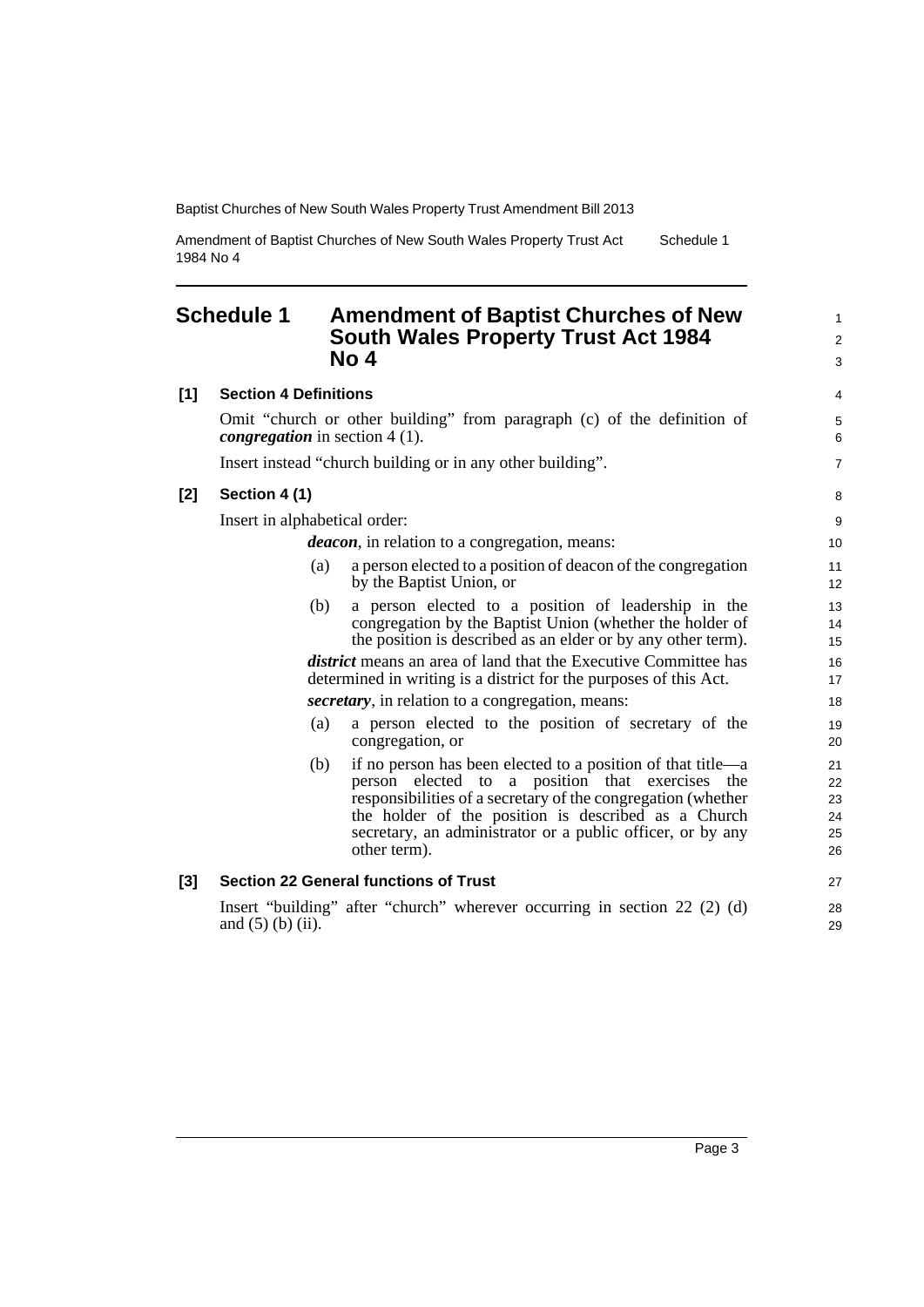1

Schedule 1 Amendment of Baptist Churches of New South Wales Property Trust Act 1984 No 4

### **[4] Section 22 (2) (e)**

|       | Omit the paragraph. Insert instead:  |     |                    |                                                                                                                                                                                                                                                                                                                                                                                      | $\sqrt{2}$                             |
|-------|--------------------------------------|-----|--------------------|--------------------------------------------------------------------------------------------------------------------------------------------------------------------------------------------------------------------------------------------------------------------------------------------------------------------------------------------------------------------------------------|----------------------------------------|
|       |                                      | (e) | only if:           | despite paragraph (d), permit an occasional minister or<br>other person to officiate in any such church building, but                                                                                                                                                                                                                                                                | 3<br>4<br>5                            |
|       |                                      |     | (i)                | the pastor or the deacons of the congregation that for<br>the time being worships in the church building<br>concurs or concur, or                                                                                                                                                                                                                                                    | $\,6\,$<br>$\overline{7}$<br>8         |
|       |                                      |     | (ii)               | where there is no pastor and there are no deacons of<br>that congregation—the officer who is a member of<br>that congregation and who is nominated by that<br>congregation for the purposes of this subparagraph<br>concurs,                                                                                                                                                         | 9<br>10<br>11<br>12<br>13              |
| [5]   | Section 22 (2) (f) (iii)             |     |                    |                                                                                                                                                                                                                                                                                                                                                                                      | 14                                     |
|       |                                      |     |                    | Omit the subparagraph. Insert instead:                                                                                                                                                                                                                                                                                                                                               | 15                                     |
|       |                                      |     | (iii)              | a qualifying corporation,                                                                                                                                                                                                                                                                                                                                                            | 16                                     |
| [6]   | Section 22 (2) (h) (iii)             |     |                    |                                                                                                                                                                                                                                                                                                                                                                                      | 17                                     |
|       |                                      |     |                    | Omit the subparagraph. Insert instead:                                                                                                                                                                                                                                                                                                                                               | 18                                     |
|       |                                      |     | (iii)              | a qualifying corporation, and                                                                                                                                                                                                                                                                                                                                                        | 19                                     |
| $[7]$ | <b>Section 22 (4)</b>                |     |                    |                                                                                                                                                                                                                                                                                                                                                                                      | 20                                     |
|       | Omit the subsection. Insert instead: |     |                    |                                                                                                                                                                                                                                                                                                                                                                                      | 21                                     |
|       | (4)                                  |     | directed to do so: | A church building, school or manse on land vested in the Trust<br>may be repaired, altered, enlarged, demolished, rebuilt or<br>substituted by another building, and another building may be<br>erected on land so vested, by the Trust only if the Trust has been                                                                                                                   | 22<br>23<br>24<br>25<br>26             |
|       |                                      | (a) |                    | in the case of a church building, school or land—by the<br>congregation that is entitled to use the church building,<br>school or land, or                                                                                                                                                                                                                                           | 27<br>28<br>29                         |
|       |                                      | (b) |                    | in the case of a manse—by the congregation whose pastor<br>is entitled to use the manse, or                                                                                                                                                                                                                                                                                          | 30<br>31                               |
|       |                                      | (c) | be.                | if the Executive Committee has determined in writing that<br>the matter is minor and that the secretary of a congregation<br>can give such a direction in the particular circumstances—<br>by the secretary of the congregation that is entitled to use<br>the church building, school or land, or of the congregation<br>whose pastor is entitled to use the manse, as the case may | 32<br>33<br>34<br>35<br>36<br>37<br>38 |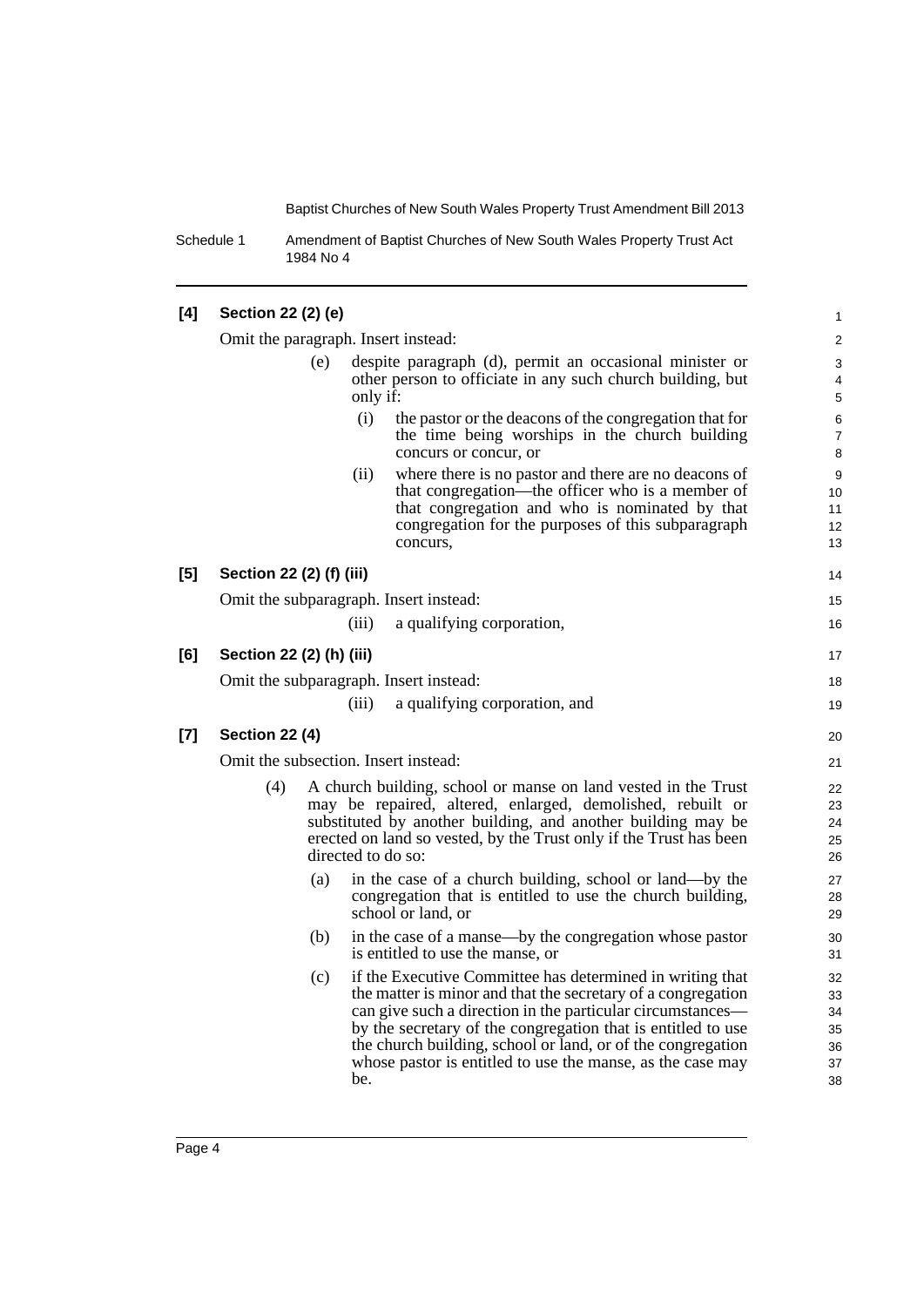Amendment of Baptist Churches of New South Wales Property Trust Act 1984 No 4 Schedule 1

| [8]    | <b>Section 22 (8)</b>                                |                  |       |                                                                                                                                                                                                                              | $\mathbf{1}$         |
|--------|------------------------------------------------------|------------------|-------|------------------------------------------------------------------------------------------------------------------------------------------------------------------------------------------------------------------------------|----------------------|
|        | Insert after section $22(7)$ :                       |                  |       |                                                                                                                                                                                                                              | $\overline{2}$       |
|        | (8)                                                  | In this section: |       |                                                                                                                                                                                                                              | 3                    |
|        |                                                      |                  |       | <i>qualifying corporation</i> , in relation to a direction given under<br>subsection $(2)$ (f) or (h), means a corporation:                                                                                                  | 4<br>5               |
|        |                                                      | (a)              |       | that has objects that are not inconsistent with the general<br>objects of the Baptist Union, and                                                                                                                             | 6<br>$\overline{7}$  |
|        |                                                      | (b)              |       | the constitution of which provides:                                                                                                                                                                                          | 8                    |
|        |                                                      |                  | (i)   | that a person is not eligible for membership of the<br>corporation unless that person is a member of the<br>specific congregation giving the direction, and                                                                  | 9<br>10<br>11        |
|        |                                                      |                  | (ii)  | that a person ceases to be a member of the<br>corporation if that person ceases to be a member of<br>the specific congregation giving the direction, and                                                                     | 12<br>13<br>14       |
|        |                                                      |                  | (iii) | that no alteration or amendment to its constitution<br>can take effect without the consent in writing of the<br>Trust, and                                                                                                   | 15<br>16<br>17       |
|        |                                                      | (c)              |       | whose directors and other officers are:                                                                                                                                                                                      | 18                   |
|        |                                                      |                  | (i)   | members of the corporation (and accordingly<br>members of the congregation giving the direction),<br><sub>or</sub>                                                                                                           | 19<br>20<br>21       |
|        |                                                      |                  | (ii)  | members of another congregation, or                                                                                                                                                                                          | 22                   |
|        |                                                      |                  | (iii) | persons whom the Executive Committee is satisfied<br>are committed adherents of evangelical doctrines or<br>committed members of an evangelical church or<br>party, and                                                      | 23<br>24<br>25<br>26 |
|        |                                                      | (d)              |       | that has a proportion of directors or other officers who are<br>neither members of the corporation nor of a congregation<br>that is no more than that determined by the Executive<br>Committee in writing from time to time. | 27<br>28<br>29<br>30 |
| [9]    |                                                      |                  |       | <b>Section 28 Reimbursement of Trust</b>                                                                                                                                                                                     | 31                   |
|        |                                                      |                  |       | Omit "of a congregation" from section $28(1)(a)(i)$ .                                                                                                                                                                        | 32                   |
|        |                                                      |                  |       | Insert instead "given by or on behalf of a congregation".                                                                                                                                                                    | 33                   |
| $[10]$ | Section 28 (3) (b) (i) and (ii)                      |                  |       |                                                                                                                                                                                                                              | 34                   |
|        | Insert "building" after "church" wherever occurring. |                  |       |                                                                                                                                                                                                                              | 35                   |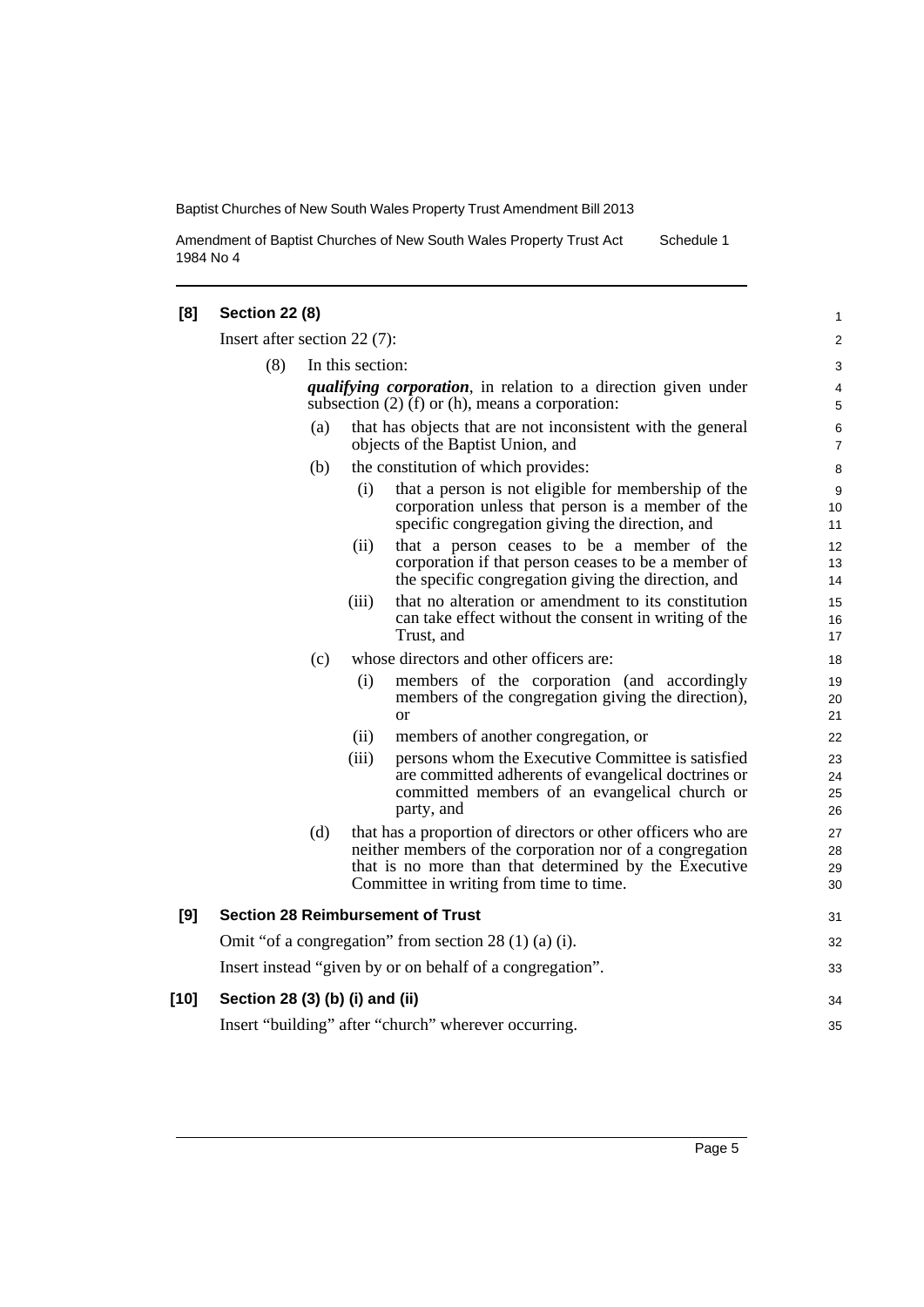Schedule 1 Amendment of Baptist Churches of New South Wales Property Trust Act 1984 No 4

### **[11] Sections 29 and 29AA**

Omit section 29. Insert instead:

#### **29 Baptist Union temporarily has trust property functions of dissolved congregations**

- (1) This section applies if, while any trust property situated in a district is vested in the Trust, a congregation which is or was established in the district is dissolved or dispersed so that there are no members of a congregation in that district meeting together for the public worship of God according to the usages of the Baptist denomination.
- (2) Until a congregation having 10 members or more is again formed in that district, the Baptist Union is to have and may exercise all of the functions with respect to the trust property that the dissolved or dispersed congregation would otherwise have had and would otherwise have been capable of exercising.
- (3) However, for the first 6 months after the dissolution or dispersal:
	- (a) the Baptist Union may not direct the Trust to sell or dispose of any trust property held by it on behalf of the dissolved or dispersed congregation, and
	- (b) the Trust must not sell or dispose of any such trust property.

#### **29AA Baptist Union temporarily has trust property functions of congregations with small membership**

- (1) This section applies if, while any trust property situated in a district is vested in the Trust, a congregation which is or was established in the district consists of less than 10 members.
- (2) Until the congregation increases in membership to 10 members or more:
	- (a) the Baptist Union is to have and may exercise all of the functions with respect to the trust property that the congregation would otherwise have had and would otherwise have been capable of exercising, and
	- (b) the congregation does not have those functions and is not capable of exercising them.
- (3) The Baptist Union must not exercise any function pursuant to subsection (2) with respect to trust property held on behalf of a congregation unless the Baptist Union has first consulted the members of the congregation.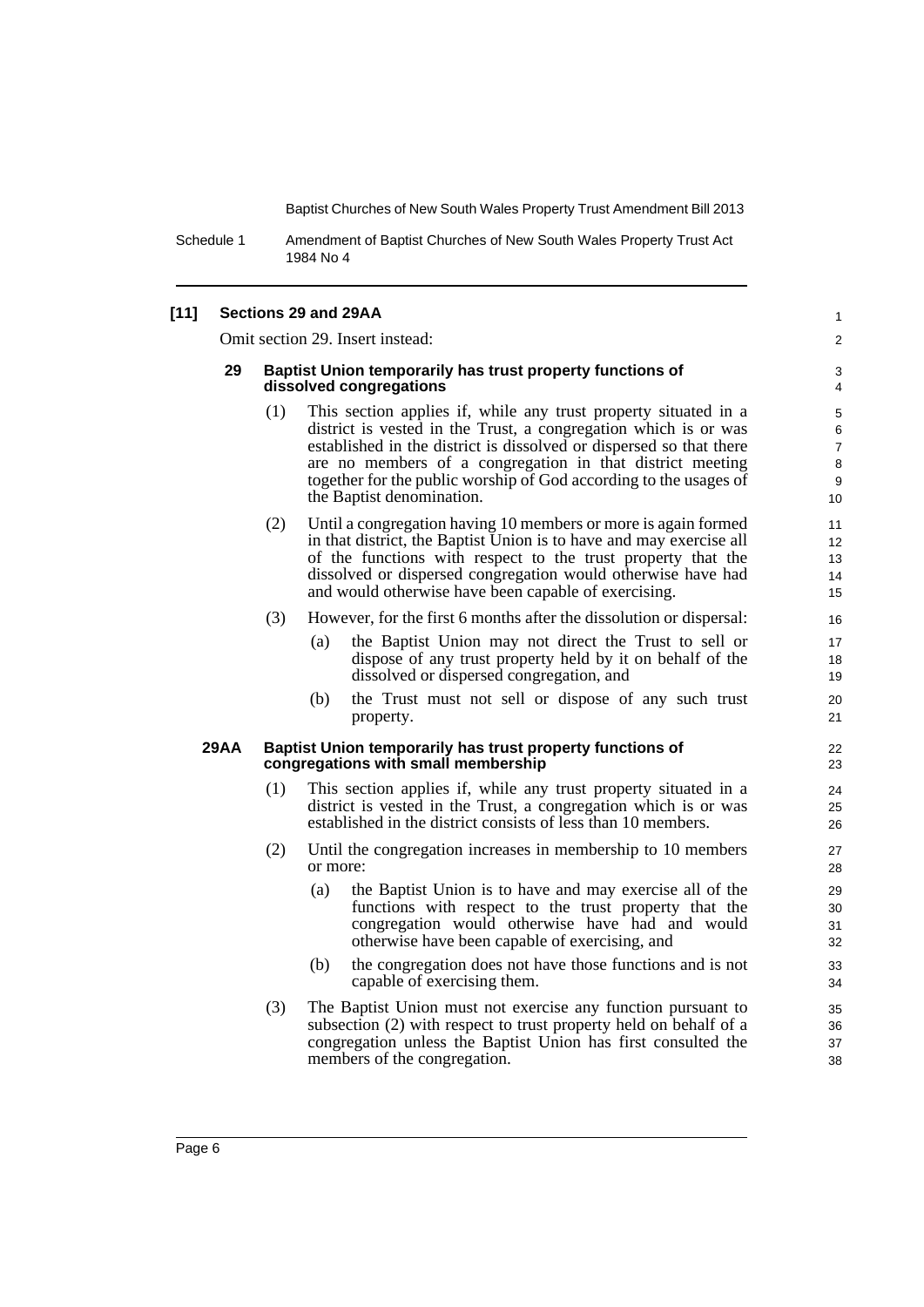Amendment of Baptist Churches of New South Wales Property Trust Act 1984 No 4 Schedule 1

- (4) However, for the first 2 years during which the congregation consists of less than 10 members:
	- (a) the Baptist Union may not direct the Trust to sell or dispose of any trust property held by it on behalf of the congregation unless the members of the congregation consent, and
	- (b) the Trust must not sell or dispose of any trust property held by it on behalf of the congregation unless the members of the congregation consent.

#### **[12] Section 42 Directions of congregation to Trust**

Omit section 42 (1) and (2). Insert instead:

- (1) A direction of a congregation is, for the purposes of this Act, given when:
	- (a) a resolution in favour of the direction has been passed by the required majority at a meeting of the congregation of which notice has been given in accordance with this section, and
	- (b) in the case only of a congregation with between 10 and 20 members—the Executive Committee has consented to the direction being given.

### **[13] Section 42 (4A)**

Insert after section 42 (4):

- (4A) For the purposes of this section, a resolution is passed by the required majority if it is passed:
	- (a) by a majority of not less than 75% of the personal votes of such of the members of the congregation as are of or above the age of 18 years and as are present and vote at the meeting, and
	- (b) by at least 10 persons.